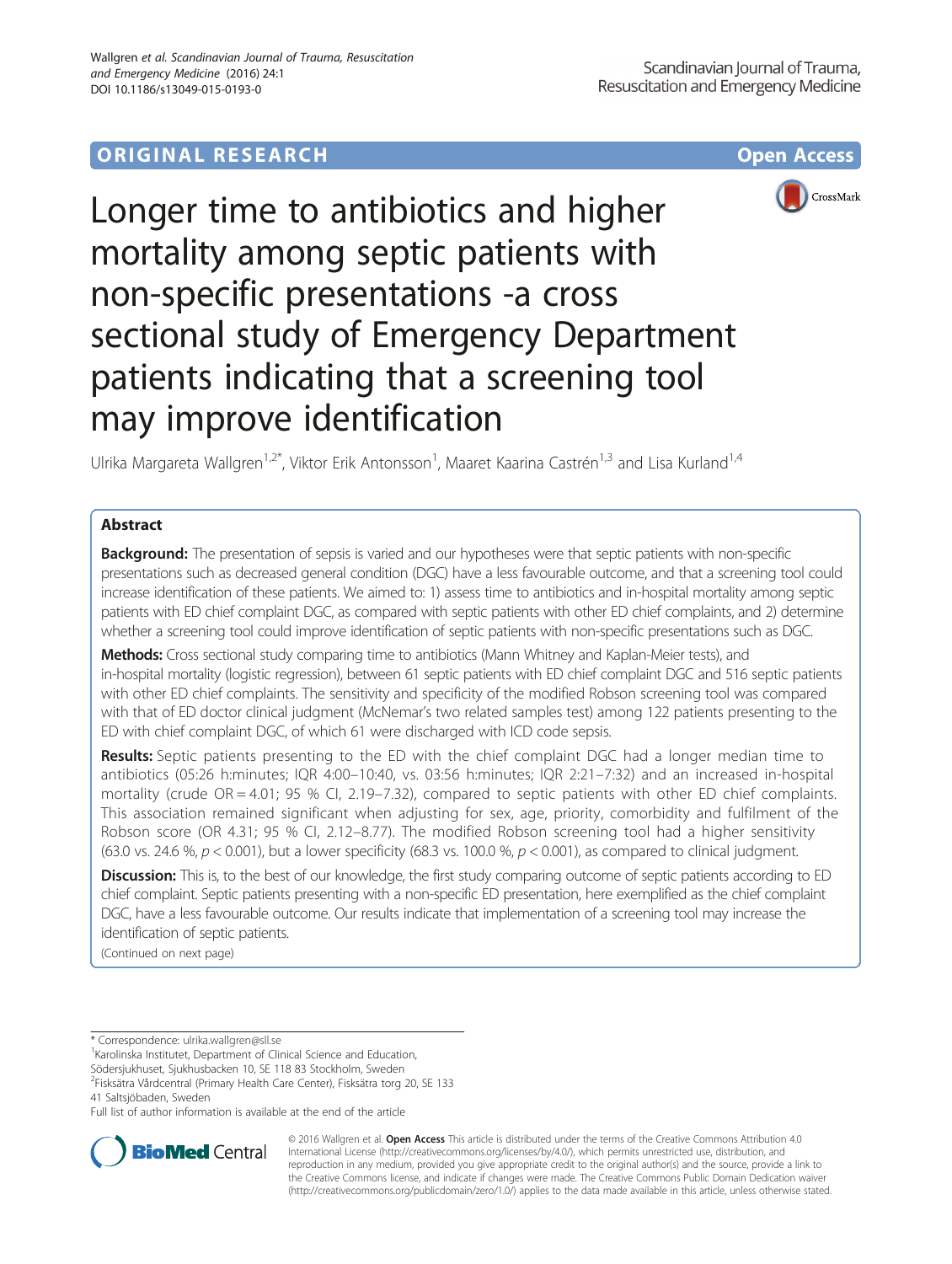Conclusions: The results indicate that septic patients presenting with ED chief complaint DGC constitute a vulnerable patient group with delayed time to antibiotics and high in-hospital mortality. Furthermore, the results support that implementation of a screening tool may be beneficial to improve identification of these patients.

Keywords: Sepsis, Emergency Department, Decreased General Condition

#### Background

Sepsis is common [\[1, 2](#page-9-0)], and associated with high mortality [[3](#page-9-0)–[6\]](#page-9-0). The 19-32 % mortality of severe sepsis and septic shock [\[3](#page-9-0)–[6](#page-9-0)] exceeds that of 8 % among patients suffering a myocardial infarction [[7](#page-9-0)]. Time to antibiotic treatment is crucial for the outcome of septic patients [\[8, 9\]](#page-9-0). However, the clinical presentation of sepsis is often non-specific [[10](#page-9-0), [11](#page-9-0)], which may complicate identification [\[12\]](#page-9-0) and lead to a delayed treatment and hence worsened prognosis.

Emergency Department (ED) identification of sepsis is based on clinical judgment, in turn, based on experience and diagnostic criteria according to guidelines [\[13](#page-10-0), [14\]](#page-10-0). However, the sensitivity of clinical judgment has previously been shown to be low [[15](#page-10-0)–[17](#page-10-0)] and septic patients are not identified [\[15](#page-10-0), [16\]](#page-10-0). Conversely, the sensitivity of a screening tool [\[18](#page-10-0)] has previously been shown to be superior to clinical judgment with respect to sepsis identification in the pre-hospital setting [\[17](#page-10-0)].

The primary aim of the current study was to assess the time to antibiotics and the in-hospital mortality rate among septic patients with non-specific ED presentations, as compared with septic patients with other presentations. Chief complaint Decreased General Condition (DGC) upon ED arrival was chosen as an example of a non-specific ED presentation. The second aim was to determine whether a screening tool [\[18](#page-10-0)] would increase the identification of sepsis among patients presenting to the ED with chief complaint DGC. The Robson screening tool [\[17](#page-10-0), [18\]](#page-10-0), originally created for pre-hospital use, is based on bedside diagnostics which makes it feasible for use in both pre-hospital and ED settings.

#### Methods

#### Study design

This is a retrospective cross sectional study of three groups of adult patients presenting to the ED at Södersjukhuset, Sweden. These groups are; septic patients presenting with the chief complaint DGC, septic patients with other ED chief complaints, and non-septic patients presenting to the ED with chief complaint DGC. The chief complaint is documented by the triage nurse in the ED.

ICD-10-code (International Classification of Diseases, Tenth Revision) sepsis upon discharge was used as reference for sepsis, and the codes used to include patients with sepsis were: A02.1, A22.7, A26.7, A32.7, A39.2, A39.4, A40.0–40.3, A40.8–41.5, A41.8–41.9, B37.7, R57.2, R65.0–65.1 [\[17](#page-10-0)]. Coding was generally performed by doctors when writing the summary for the period of hospital care upon discharge. Specially trained secretaries perform the actual registration of set diagnoses in the IT system and sometimes make supplementary adjustments, eg adding codes for interventions.

We compared time to antibiotics and in-hospital mortality between septic patients presenting with ED chief complaint DGC and septic patients with other ED chief complaints. Furthermore, the sensitivity and specificity of the Robson screening tool was compared with that of the ED doctor clinical judgment (as measured by chart review), with respect to sepsis identification, among patients presenting to the ED with chief complaint DGC.

#### Study setting and population

The patients in the study were admitted to Södersjukhuset which is an urban, 676-bed teaching hospital with more than 120,000 adult Emergency Department (ED) visits annually. The ED is staffed by a few specialized emergency physicians, residents employed by the ED and residents and specialists from other specialties. Three groups of adult patients  $(\geq 18$  years of age), admitted to the ED during the period of January 15th and December 31st 2008, were included.

For inclusion and exclusion of patients into the three groups, see Fig. [1.](#page-2-0) First, we identified all patients, 18 years or older, discharged from in-hospital care with an ICD-10 code compatible with sepsis, according to the in-hospital record system (Pasett, Sweden, Version 1.61). The septic group was further divided into two subgroups. Patients presenting to the ED with chief complaint DGC, according to the triage nurse and predefined triage categories documented in the ED electronical ledger AkuSys (AkuSys, Sweden, Version 5.5b), are referred to as septic patients presenting with ED chief complaint DGC. Septic patients presenting to the ED with chief complaints other than DGC, are referred to as the sepsis reference group.

Second, all patients 18 years or older, presenting to the ED during the study period with DGC as a chief complaint (according to AkuSys), were identified. A sample without sepsis as a discharge diagnosis was randomly selected by the SPSS program (Statistical Package for the Social Sciences, Inc., Chicago IL, version 21, 2012). This group is referred to as the DGC reference group, and the size was selected to be equal to the group of septic patients presenting with ED chief complaint DGC.

Only patients presenting with symptoms compatible with ongoing infection according to manual ED chart review were included in the two groups with outcome sepsis.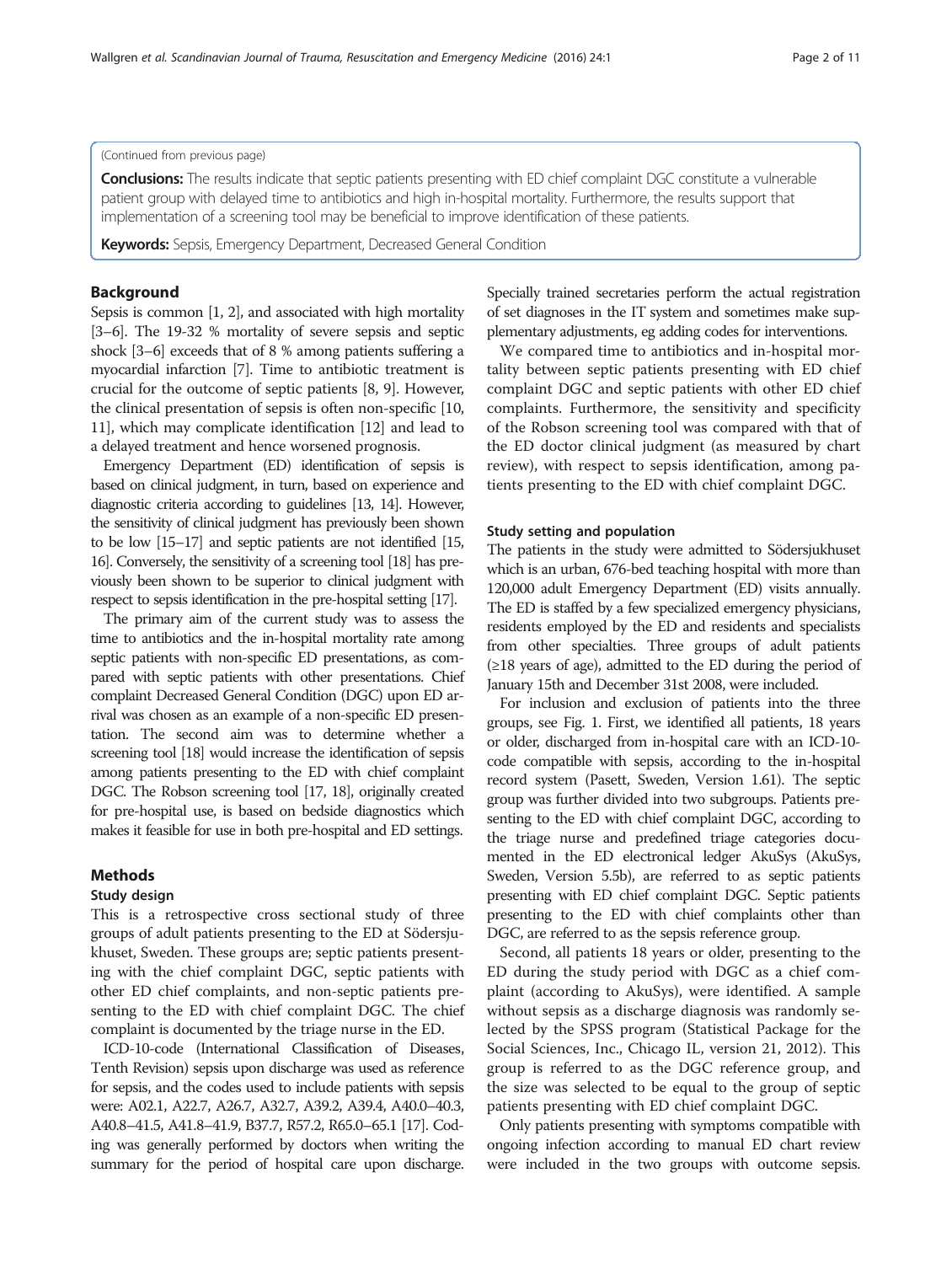<span id="page-2-0"></span>

Patients with Healthcare-Associated Infections (HCAI), defined as onset of infection ≥48 h after ED admission [\[19](#page-10-0)], were excluded from these two groups. In all groups, only patients admitted to in-hospital care via the ED were included, and exclusion criteria in all groups were: lack of ED admission record/ Swedish social security number/ AkuSYS data, and transport from other Emergency hospital of a patient already under treatment for sepsis (see Fig. 1 for inclusion and exclusion). Repeated ED visits during the study period for the same patient were included.

#### Study procedure

#### Time to antibiotics

Time to antibiotics was defined as the time from ED arrival to the time of antibiotic administration, according to documentation in the patient chart. If antibiotic treatment had been initiated prior to ED admission, and no changes were done regarding choice of antibiotic type, the patient was excluded from the analysis of time to antibiotics.

# Antibiotics

No specific guidelines are available regarding recommended types of antibiotics among septic patients without severe sepsis/ septic shock. We chose to include administration of both oral and intravenous antibiotics since Swedish guidelines [\[20\]](#page-10-0) include oral antibiotics in the treatment of, for example, pneumonia known to be one of the most frequent causes of sepsis [[12](#page-9-0)].

#### **Mortality**

In-hospital mortality was defined on the basis of hospital discharge code according to the in- the in-hospital record system Pasett.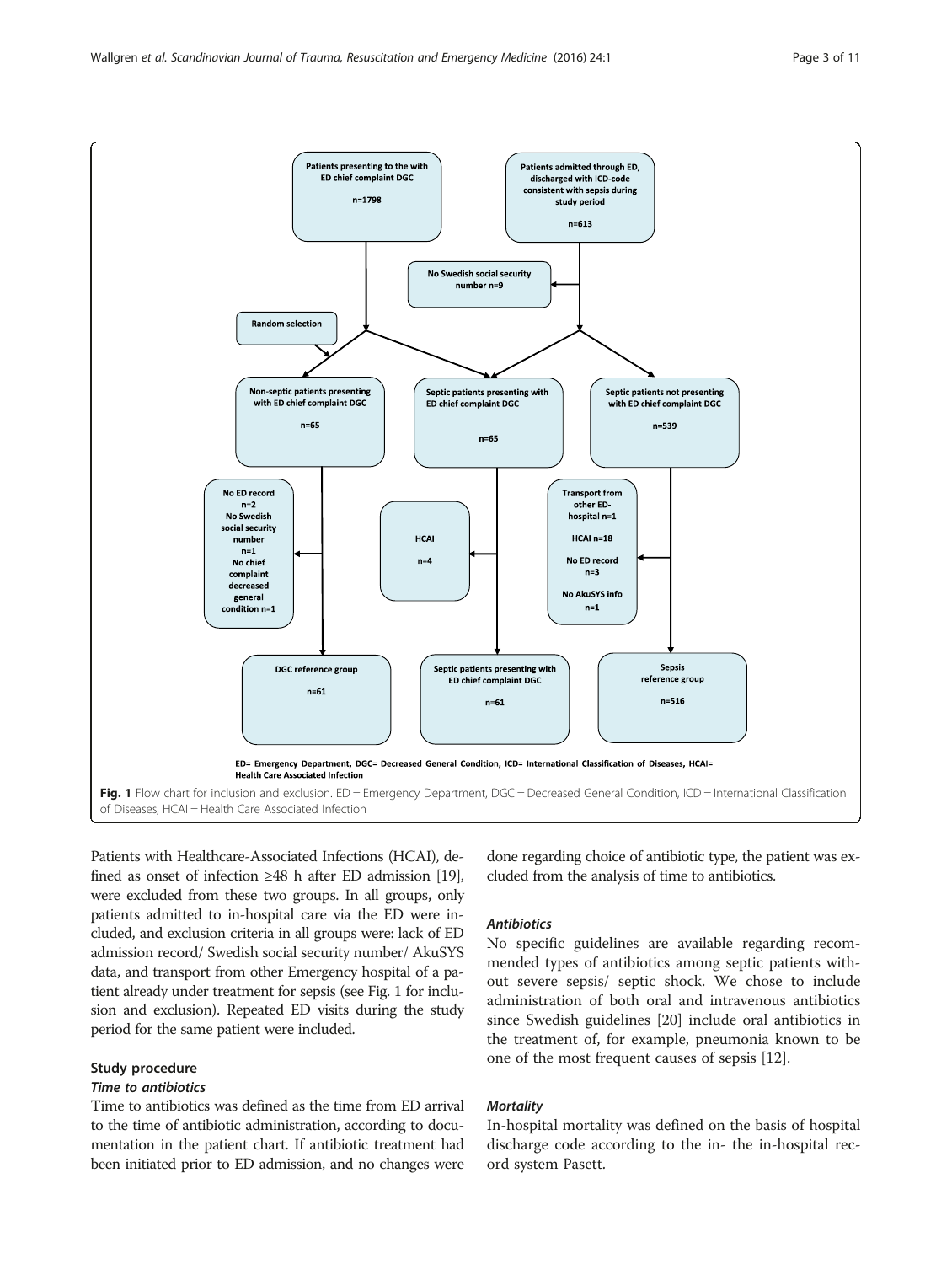#### The Robson screening tool

In accordance with the Robson screening tool [\[17](#page-10-0), [18](#page-10-0)], a patient is considered septic if any two of the following criteria are present and new to the patient: temperature >38.3 °C or <36.0 °C, heart rate >90/min, respiratory rate >20/min, acutely altered mental status, glucose >6.6 mmol/l (unless diabetic) and the history is suggestive of a new infection.

The definition of an "acutely altered mental status" was not specified in the original Robson publication [[18\]](#page-10-0). We considered this criterion to be fulfilled in accordance to the previous study by Wallgren et al. [[17](#page-10-0)].

A "history suggestive of a new infection" was defined in accordance to the definition described in the previous pre-hospital study by Wallgren et al. [[17\]](#page-10-0) with the following additions; ED doctor ordering blood cultures or ED doctor ordering antibiotics.

We recorded the first documented ED measure of respiratory rate, temperature, heart frequency and glucose. Plasma glucose was used in the current study since this was standard in Sweden. According to the original Robson publication [\[18](#page-10-0)], we restricted the criterion plasma glucose above 6.6 mmol/l to non-diabetics. Diabetes was defined as a documented history of diabetes in the ED admission record.

We did not follow the second part of the original Robson tool [\[18](#page-10-0)], designed to screen for severe sepsis, since our aim was to study all septic patients (not only those with organ failure).

# Clinical judgment of sepsis by ED doctor

Clinical judgment of sepsis by the ED doctor was defined as documentation of any of the following; "sepsis"/"septic"/ "suspected sepsis"/"septicaemia"/"urosepsis"/"septic shock" or "septic syndrome" in the ED admission records.

### Data collection and handling

Data related to ED arrival, age, triage priority, gender and chief complaint were retrieved from the electronic ED ledger Akusys.

Information regarding ED doctor clinical judgment and pre-existing comorbidity was acquired from the ED admission records (Melior, Version 1.5, Siemens AB), which were also screened for signs consistent with infection [\[17](#page-10-0)].

Vital signs and time of initiation of antibiotics were obtained primarily from the, by a nurse handwritten and scanned, ED arrival chart (KoVis, Version 5.0, Global 360, Inc, via Melior). If missing there, vital signs were obtained from the, by a physician documented ED record and time of antibiotics from the list of medications for the care episode, reached through KoVis or Melior.

## **Statistics**

Median and interquartile range (IQR) were used to describe age and vital parameters, since these values were not normally distributed. To identify differences in patient characteristics between septic patients presenting with ED chief complaint DGC and the DGC reference group, as well as between septic patients presenting with ED chief complaint DGC and the sepsis reference group respectively, we used Fischer's exact test for categorical variables (gender, triage priority, history of infection, fulfilment of Robson, clinical judgment sepsis, mortality) and a Mann–Whitney U test for numeric variables (age, vital parameters, plasma glucose). To compare the sensitivity and specificity of clinical judgment with that of Robson sepsis screening tool we used McNemar's test. Time to antibiotics was compared between septic patients presenting with ED chief complaint DGC and the sepsis reference group by using a Mann–Whitney U test and a Kaplan Meier test. Mortality rates between the same groups were compared by logistic regression adjusting for sex, age, priority, Charlson comorbidity score [\[21](#page-10-0)] and fulfilment of Robson [\[18](#page-10-0)]. The final regression model was tested using the Hosmer-Lemeshow goodness-of-fit test. Data was analyzed using SPSS (Version 22, IBM Company, Chicago, IL, USA) statistical software. A  $p$  value of <0.05 was considered statistically significant.

#### Ethical approval

Stockholm Regional Ethical Review Board approval was obtained for this study and a waiver of informed consent was granted.

#### Results

During the study period, 1798 ED visits presenting with ED chief complaint DGC were admitted to in-hospital care. Of these, 65 (3.6 %) were discharged from in-hospital care with an ICD-code consistent with sepsis. Four of these were excluded due to HCAI, leaving a total of 61 patients in the group of septic patients presenting with ED chief complaint DGC.

Of the total of 613 patients admitted through the ED and discharged with sepsis, nine lacked a Swedish social security number, 65 presented with ED chief complaint DGC and twenty-three were further excluded for various reasons (see Fig. [1](#page-2-0)), leaving a total of 516 patients in the sepsis reference group. For characteristics of the first two groups, see Table [1](#page-4-0) and Table [2.](#page-5-0)

Sixty-five patients were randomly selected to the DGC reference group. Four of these were excluded for various reasons, leaving a total of 61 patients in this group (see Fig. [1\)](#page-2-0). For characteristics, see Table [2](#page-5-0).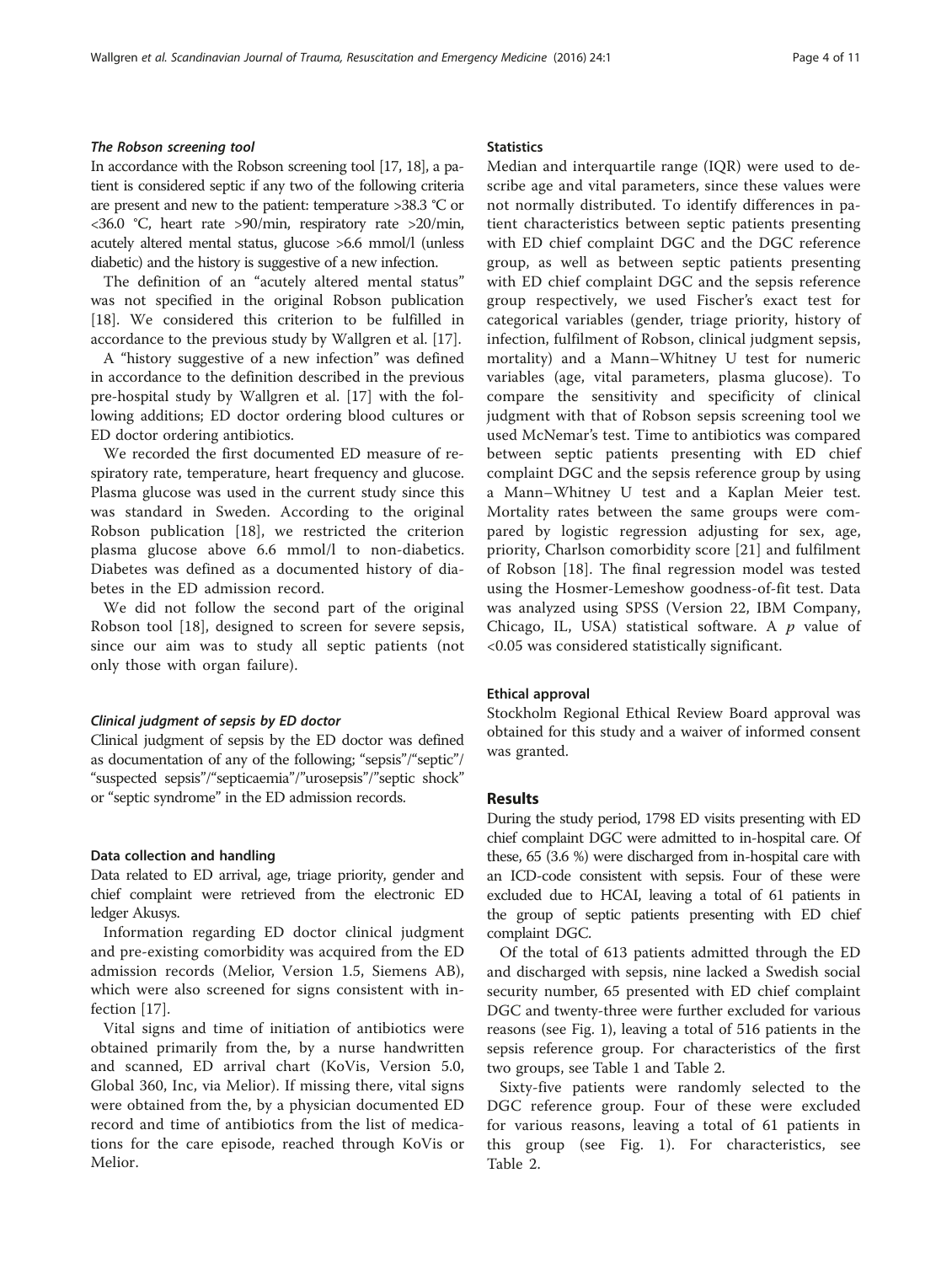|                                    |                  | Septic patients presenting with ED chief complaint DGC | Sepsis reference group |                          |         |
|------------------------------------|------------------|--------------------------------------------------------|------------------------|--------------------------|---------|
|                                    | $n = 61$         |                                                        | $n = 516$              |                          |         |
| Variable                           | Median (IQR)     | Number (% <sup>a</sup> )                               | Median (IQR)           | Number (% <sup>a</sup> ) | P-value |
| Age, yr                            | 78(67-85)        | 61(100.0)                                              | $73(61 - 82)$          | 516(100.0)               | .013    |
| Gender                             |                  |                                                        |                        |                          | .224    |
| -male                              |                  | 39(63.9)                                               |                        | 299 (57.9)               |         |
| ED Vital parameters                |                  |                                                        |                        |                          |         |
| -Respiratory rate breaths/min)     | $24(20-26)$      |                                                        | $22(18 - 28)$          |                          | .751    |
| -Oxygen saturation (%)oxygen       | 94 (90-96)       |                                                        | $94(91 - 97)$          |                          | .365    |
| -Heart rate (beats/min)            | 89(78-107)       |                                                        | $95(80 - 113)$         |                          | .229    |
| -Temperature (°C)                  | 37.3(36.7-38.1)  |                                                        | 38.2(37.3-39.1)        |                          | .001    |
| -Systolic BP                       | 120(107-145)     |                                                        | 132(110-155)           |                          | .030    |
| -Altered mental status             |                  | 31 (50.8)                                              |                        | 143(27.7)                | .000    |
| ED Plasma Glucose, mmol/l          | $6.9(6.1 - 7.8)$ |                                                        | $7.3(6.2 - 9.4)$       |                          | .076    |
| History of infection               |                  | 55(90.2)                                               |                        | 505(97.9)                | .005    |
| Fulfilment of Robson <sup>b</sup>  |                  | 34(63.0)                                               |                        | 286(73.5)                | .074    |
| Clinical judgment sepsis           |                  | 15(24.6)                                               |                        | 166(32.2)                | .144    |
| <b>Diabetes</b>                    |                  | 9(14.8)                                                |                        | 96(18.6)                 | .294    |
| History of alcohol overconsumption |                  | 17(27.9)                                               |                        | 40(7.8)                  | .000    |
| Antibiotics prior to admittance    |                  | 2(3.3)                                                 |                        | 91(17.6)                 | .003    |
| ED Triage priority                 |                  |                                                        |                        |                          | .069    |
| -Red $(\%)$                        |                  | 5(8.2)                                                 |                        | 81(15.7)                 |         |
| -Orange (%)                        |                  | 18(29.5)                                               |                        | 210(40.7)                |         |
| -Yellow (%)                        |                  | 32(52.5)                                               |                        | 185(35.9)                |         |
| -Green (%)                         |                  | 6(9.8)                                                 |                        | 39(7.6)                  |         |
| -Blue $(%)$                        |                  | O(0.0)                                                 |                        | 1(0.2)                   |         |
| Charlson comorbidity score         | $2.0(0.0 - 3.0)$ |                                                        | $2.0(0.5 - 3.0)$       |                          | .848    |
| In-hospital mortality              |                  | 20(32.8)                                               |                        | 56(10.9)                 | .000    |

<span id="page-4-0"></span>Table 1 Characteristics of the 61 septic patients presenting to the ED with chief complaint DGC and the 61 patients in the DGC reference group

DGC decreased general condition; ED emergency department; IQR interquartil range; BP blood pressure

<sup>a</sup>of patients with documentation of parameter

b A history suggestive of a new infection and fulfilment of two or more of the following criteria: temperature < 36°C or > 38.3°C, heart rate >90 beats/min, respiratory rate >20 breaths/min, acutely altered mental status, plasma glucose >6.6 mmol/L (unless diabetic) is considered positive for sepsis. All necessary parameters are documented

#### Time to antibiotics

The median time to antibiotics for septic patients presenting with ED chief complaint DGC was 5:26 (hours:minutes), IQR 4:00–10:40. The corresponding time for the sepsis reference group was 03:56 (hours: minutes), IQR 2:21–7:32 (p-value 0.001) (see Fig. [2](#page-6-0)).

#### **Mortality**

The in-hospital mortality rate among septic patients presenting with ED chief complaint DGC was 32.8 % (20 of 61 patients). In the sepsis reference group, the corresponding rate was 10.9 %, (56 of 516 patients). The crude OR (Odds Ratio) for in-hospital mortality among septic patients presenting with ED chief complaint DGC versus that for the sepsis reference group was 4.01; 95 %

CI, 2.19–7.32), see Table [3.](#page-7-0) This association remained significant when adjusted for sex, age, priority, comorbidity and fulfilment of sepsis criteria according to the Robson screening tool (OR 4.31; 95 % CI, 2.12–8.77), see Table [3.](#page-7-0) However, an interaction was found between sex and group, where the highest odds for mortality was identified among septic men presenting with ED chief complaint DGC. The model demonstrated good fit using the Hosmer-Lemeshow goodness-of-fit test  $(P = 0.38)$ .

# Accuracy of the Robson screening tool and clinical judgment The Robson screening tool

Thirty-four of the 54 septic patients presenting with ED chief complaint DGC having documentation for all the required Robson parameters, were considered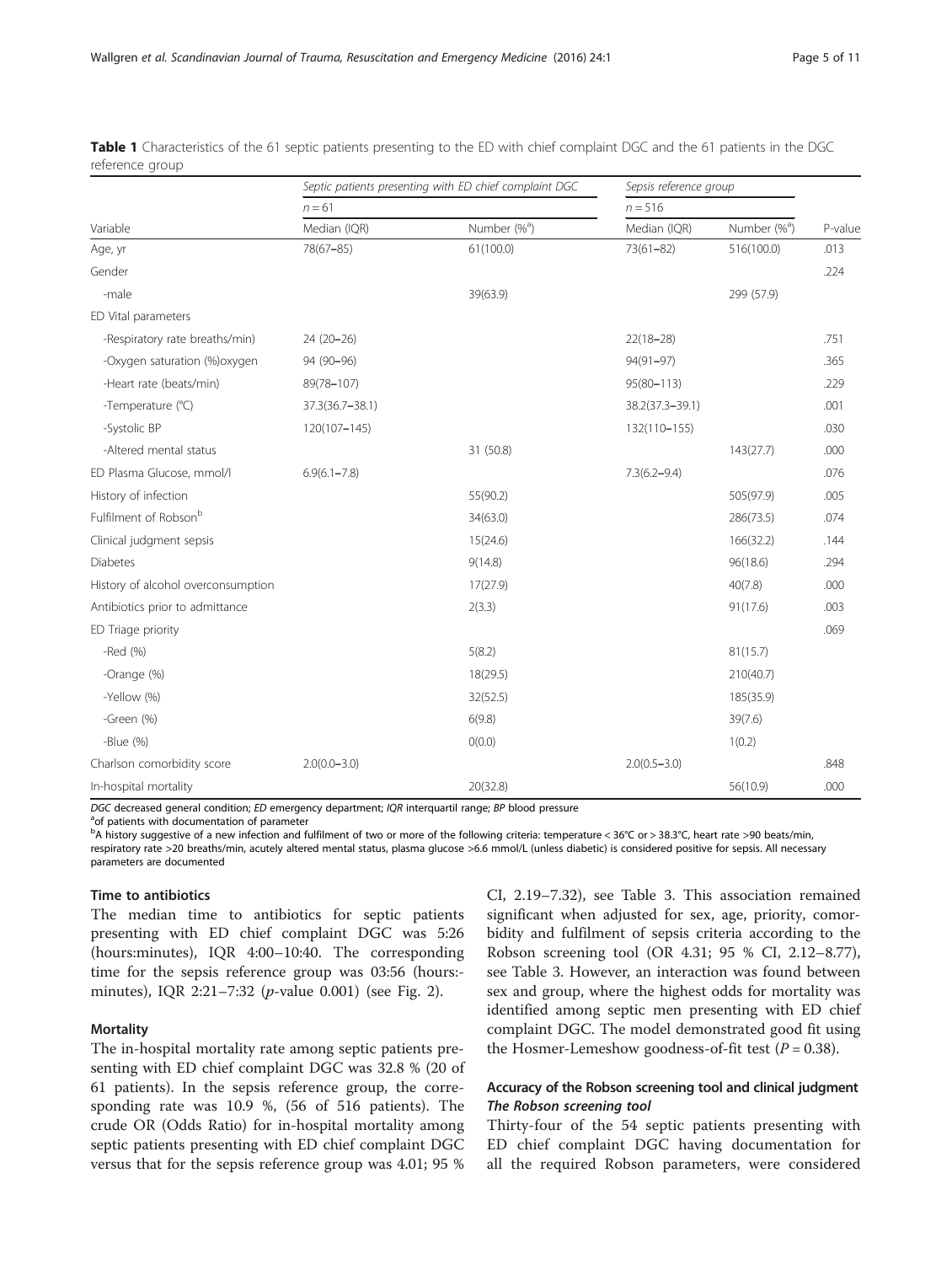|                                   |                  | Septic patients presenting with ED chief complaint DGC | DGC reference group |                          |            |
|-----------------------------------|------------------|--------------------------------------------------------|---------------------|--------------------------|------------|
|                                   | $n = 61$         |                                                        | $n = 61$            |                          |            |
| Variable                          | Median (IQR)     | Number (% <sup>a</sup> )                               | Median (IQR)        | Number (% <sup>a</sup> ) | $P$ -value |
| Age, year                         | 78(67-85)        |                                                        | $80(71 - 88)$       |                          | .140       |
| Gender                            |                  |                                                        |                     |                          | .034       |
| -male                             |                  | 39(63.9)                                               |                     | 28(45.9)                 |            |
| ED Vital parameters               |                  |                                                        |                     |                          |            |
| -Respiratory rate (breaths/min)   | $24(20-26)$      |                                                        | $20(16 - 24)$       |                          | .001       |
| -Oxygen saturation (%)oxygen      | 94 (90-96)       |                                                        | $96(93 - 98)$       |                          | .005       |
| -Heart rate (beats/min)           | 89(78-107)       |                                                        | $81(68 - 89)$       |                          | .002       |
| -Temperature (°C)                 | 37.3(36.7-38.1)  |                                                        | 36.9(36.3-37.2)     |                          | .001       |
| -Systolic blood pressure          | $120(107 - 145)$ |                                                        | 135(120-160)        |                          | .007       |
| -Altered mental status            |                  | 31 (50.8)                                              |                     | 15(24.6)                 | .005       |
| ED Plasma Glucose mmol/l          | $6.9(6.1 - 7.8)$ |                                                        | $6.0(5.2 - 7.7)$    |                          | .015       |
| History of infection              |                  | 55(90.2)                                               |                     | 33(54.1)                 | .000       |
| Fulfilment of Robson <sup>b</sup> |                  | 34(63.0)                                               |                     | 13(31.7)                 | .002       |
| Clinical judgment sepsis          |                  | 15(24.6)                                               |                     | O(0.0)                   | .000       |
| <b>Diabetes</b>                   |                  | 9(14.8)                                                |                     | 11(18.0)                 | .404       |
| ED Triage priority                |                  |                                                        |                     |                          | .000       |
| -Red $(%)$                        |                  | 5(8.2)                                                 |                     | 1(1.6)                   |            |
| -Orange (%)                       |                  | 18(29.5)                                               |                     | 7(11.5)                  |            |
| -Yellow (%)                       |                  | 32(52.5)                                               |                     | 25(41.0)                 |            |
| -Green (%)                        |                  | 6(9.8)                                                 |                     | 28(45.9)                 |            |
| -Blue $(%)$                       |                  | O(0.0)                                                 |                     | O(0.0)                   |            |
| In-hospital mortality             |                  | 20(32.8)                                               |                     | 2(3.3)                   | .000       |

<span id="page-5-0"></span>Table 2 Characteristics of 61 septic patients presenting to the ED with chief complaint DGC and 516 septic patients with other ED presentations (the sepsis reference group)

DGC decreased general condition; ED emergency department; IQR interquartil range

<sup>a</sup> of patients with documentation of parameter

b A history suggestive of a new infection and fulfilment of two or more of the following criteria: temperature < 36°C or > 38.3°C, heart rate >90 beats/min, respiratory rate >20 breaths/min, acutely altered mental status, plasma glucose >6.6 mmol/ L (unless diabetic) is considered positive for sepsis. All necessary parameters are documented

septic in accordance with the tool, corresponding to a sensitivity of 63.0 % (95 % CI: 48.7–75.7). For the DGC reference group, 13 of 41 patients with documentation for all the required Robson parameters were considered septic in accordance to the tool, corresponding to a specificity of 68.3 % (95 % CI: 51.9–81.9) for the tool, see Table [4](#page-7-0). Furthermore, PPV (Positive Predictive Value) for the Robson screening tool was 72.3 % (95 % CI: 57.4–84.4), NPV (Negative Predictive Value) was 58.3 % (95 % CI: 43.2–72.4), the Positive Likelihood Ratio (+LR) was 1.99 (95 % CI: 1.21–3.25) and the –LR (Negative Likelihood Ratio) was 0.54 (95 % CI: 0.36–0.81).

If patients with infection-related discharge ICD-codes were excluded from the DGC reference group, the specificity of the tool increased to 80.8 % (95 % CI: 60.6–93.4), see Table [4](#page-7-0).

## Clinical judgment of sepsis by ED doctor

Fifteen of the 61 patients defined as septic in accordance to ICD-code, and presenting with ED chief complaint DGC were identified as septic by ED doctor clinical judgment, corresponding to a sensitivity of 24.6 % for clinical judgment (95 % CI: 14.5–37.3). In the DGC reference group no patients were considered septic, corresponding to a specificity of 100 % for ED doctor clinical judgment (95 % CI: 94.1–100.0), see Table [4.](#page-7-0) The PPV for clinical judgment was 100.0 % (95 % CI: 78.0–100.0), the NPV was 57.0 % (95 % CI: 47.1–66.5) and the -LR was 0.75 (95 % CI: 0.65–0.87).

# **Discussion**

This is, to the best of our knowledge, the first study comparing the outcome of septic patients according to ED presentation as described by chief complaint. The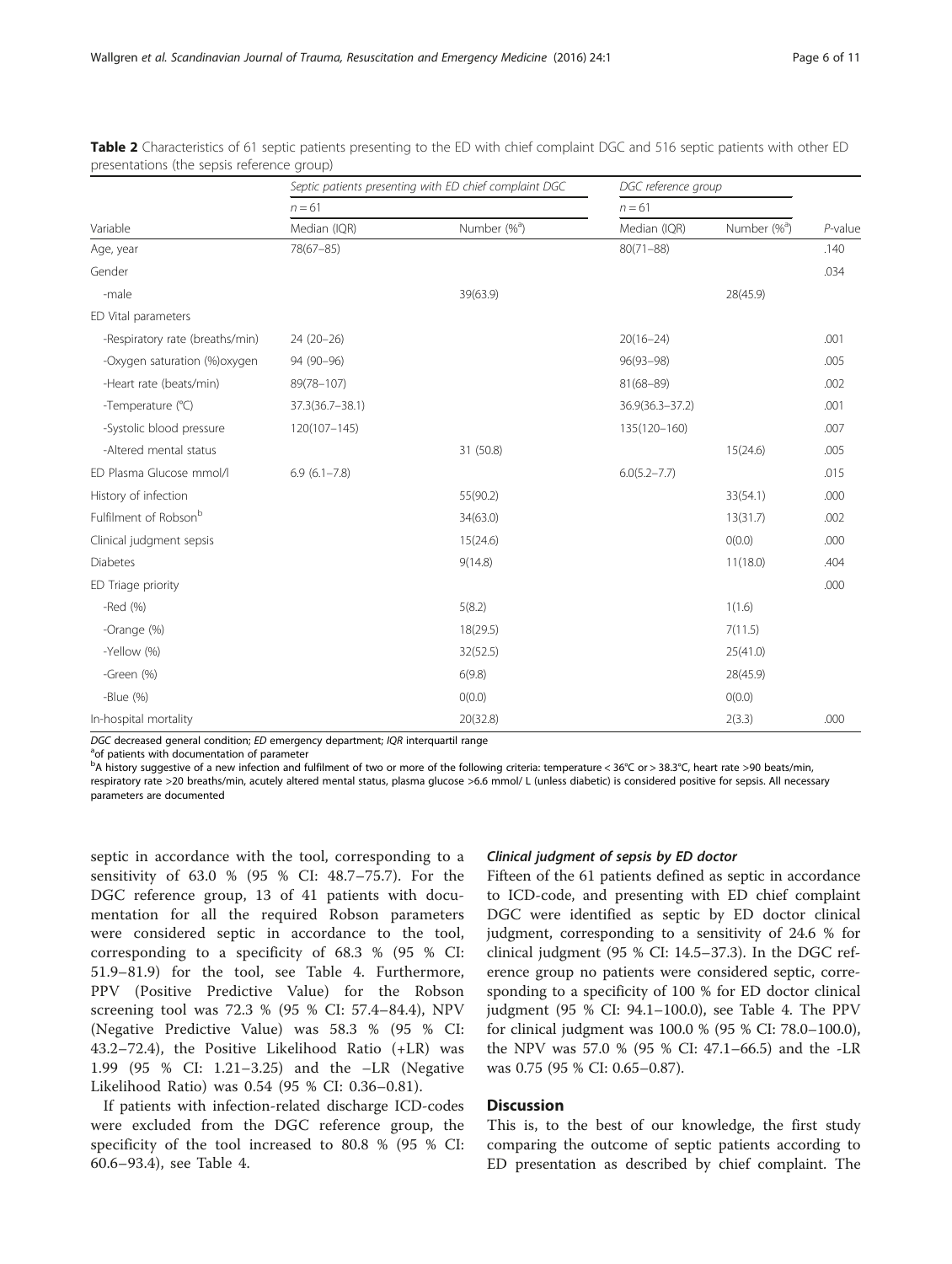<span id="page-6-0"></span>

results show that septic patients presenting with ED chief complaint DGC have a longer time to antibiotics and an increased odds to die during hospital care, as compared to septic patients with other ED chief complaints. Second, a screening tool was compared with ED doctor clinical judgment, with respect to sepsis identification among septic patients presenting with ED chief complaint DGC. The sensitivity of the screening tool was superior, but the specificity inferior, to that of ED doctor clinical judgment.

### Time to antibiotics

Septic patients presenting with ED chief complaint DGC had a longer time to antibiotics compared to septic patients with other ED chief complaints. There are several possible reasons for this. First, is our belief that the diagnostic procedure to a higher extent is dependent on laboratory results if the clinical presentation is non-specific, which may further increase time to treatment. Second, a tendency towards lower ED triage priority was seen among septic patients presenting with ED chief complaint DGC, which may, in turn, affect time to antibiotics even if the receiving doctor suspects sepsis. However, the difference in priority was not statistically significant in the current study.

# **Mortality**

We found a four-fold increased odds of in-hospital mortality among septic patients presenting with ED chief

complaint DGC, compared with septic patients with other ED chief complaints. There are several possible contributing factors to this. First, time to antibiotics differed between the groups, and timely antibiotic treatment has previously been shown to improve outcome for septic patients [[9\]](#page-9-0). Second, less deviation of vital parameters was seen among septic patients presenting with ED chief complaint DGC. Normal vital parameters are associated with a lower level of monitoring during hospital care, which may in turn increase the risk of unnoticed deterioration. However, it has been previously described that severe sepsis can occur without deranged vital parameters [\[10](#page-9-0)]. Hence, an optimal level of monitoring should be considered for all septic patients.

#### The Robson screening tool

The sensitivity of the Robson screening tool was superior to clinical judgment, but the specificity inferior. A higher sensitivity for the screening tool is in accordance with our previous results in the pre-hospital setting [\[17](#page-10-0)]. However, the sensitivity of the tool was lower in the current study (63.0 vs. 75.0 %) [[17\]](#page-10-0), which may be explained by the different study populations; in the current study the screening tool was applied solely to the patients presenting with ED chief complaint DGC, showing less deviation of heart rate and temperature, both included in the Robson screening tool.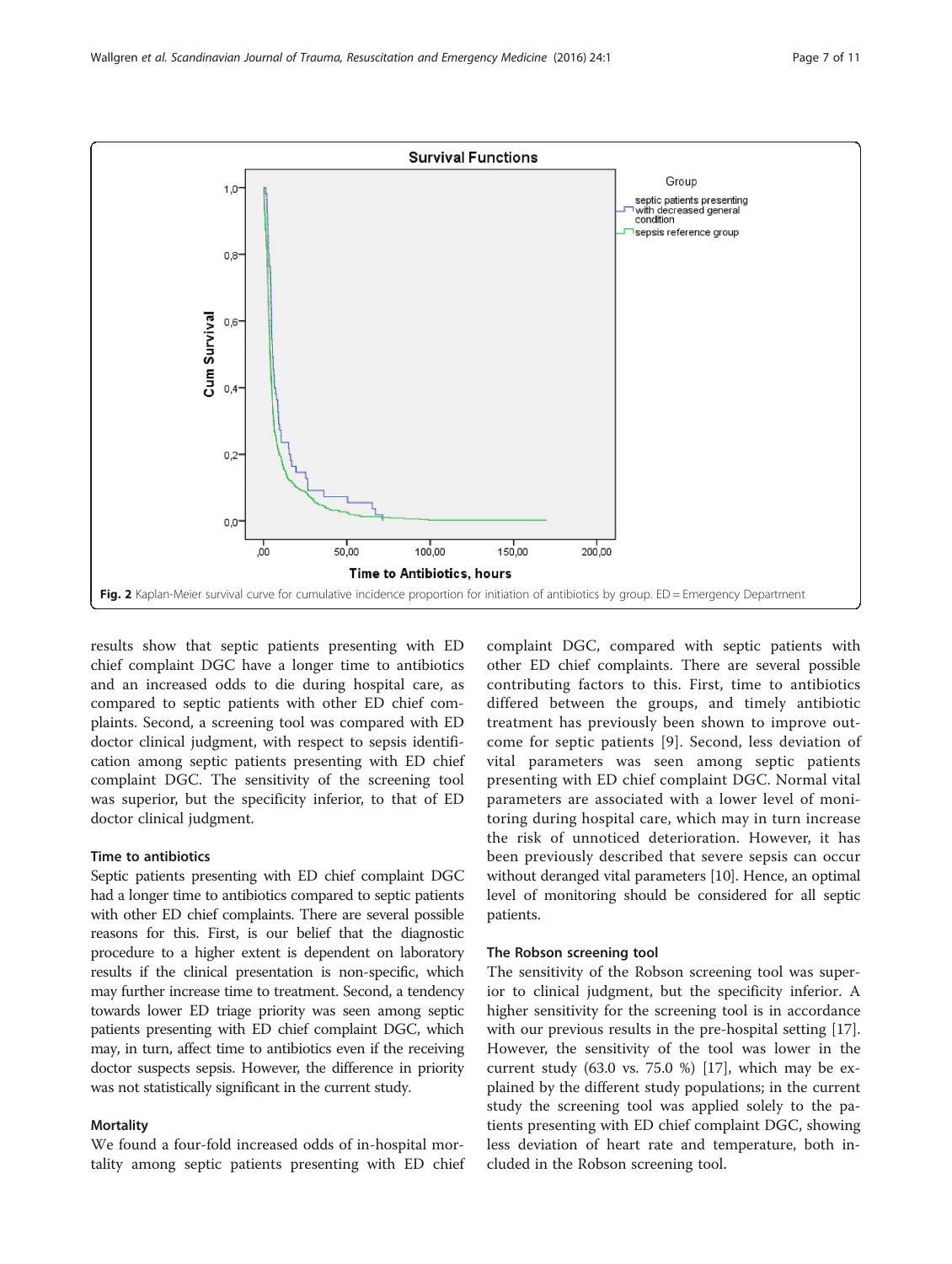| Variable                          | Category                         | Crude |        | Univariable,<br>unadjusted |               | mortality by group and covariates among 377 ED patients at souchsjunnasct with a discharge ICD could consistent with sepsis<br>Multivariable, adjusted |                      |                                                                      |                |
|-----------------------------------|----------------------------------|-------|--------|----------------------------|---------------|--------------------------------------------------------------------------------------------------------------------------------------------------------|----------------------|----------------------------------------------------------------------|----------------|
|                                   |                                  |       |        |                            |               | Adjusted for all<br>factors                                                                                                                            |                      | Adjusted for all factors and<br>interaction between group<br>and sex |                |
|                                   |                                  | n     | % dead | <b>OR</b>                  | 95 % CI       | <b>OR</b>                                                                                                                                              | 95 % CI              | <b>OR</b>                                                            | 95 % CI        |
| Group                             | Sepsis + $DGC = group 1$         | 61    | 32.8   | 4.01                       | $2.19 - 7.32$ | 4.31                                                                                                                                                   | $2.12 - 8.77$        | $\sim$                                                               |                |
|                                   | Sepsis reference group = group 2 | 516   | 10.9   | Ref                        |               | Ref                                                                                                                                                    |                      |                                                                      |                |
| Sex                               | Women                            | 239   | 14.6   | 1.24                       | $0.77 - 2.02$ |                                                                                                                                                        | 1.16 0.65-2.07       | $\overline{\phantom{a}}$                                             |                |
|                                   | Men                              | 338   | 12.1   | Ref                        |               | Ref                                                                                                                                                    |                      |                                                                      |                |
| Age                               | >75                              | 274   | 18.6   | 3.33                       | $1.68 - 6.58$ | 5.70                                                                                                                                                   | 2.26-14.35 6.04      |                                                                      | $2.37 - 15.41$ |
|                                   | $65 - 74$                        | 132   | 10.6   | 1.73                       | $0.76 - 3.94$ |                                                                                                                                                        | 2.30 0.77-6.81       | 2.29                                                                 | $0.76 - 6.87$  |
|                                   | <65                              | 171   | 6.4    | Ref                        |               | Ref                                                                                                                                                    |                      | Ref                                                                  |                |
| Priority <sup>a</sup>             | $<$ 15 min                       | 314   | 16.2   | 1.85                       | $1.11 - 3.07$ |                                                                                                                                                        | 2.32 1.18-4.56       | 2.48                                                                 | 1.24-4.96      |
|                                   | $>15$ min                        | 263   | 9.5    | Ref                        |               | Ref                                                                                                                                                    |                      | Ref                                                                  |                |
| Charlson comorbidity index        | $\geq$ 5                         | 78    | 16.7   | 1.48                       | $0.68 - 3.24$ |                                                                                                                                                        | $0.89$ $0.33 - 2.40$ | 0.82                                                                 | $0.29 - 2.27$  |
|                                   | $3 - 4$                          | 119   | 16.8   | 1.50                       | $0.75 - 3.01$ |                                                                                                                                                        | 1.16 0.51-2.65       | 1.18                                                                 | $0.51 - 2.71$  |
|                                   | $1 - 2$                          | 237   | 11.0   | 0.91                       | $0.48 - 1.75$ |                                                                                                                                                        | $0.69$ $0.32 - 1.49$ | 0.68                                                                 | $0.31 - 1.50$  |
|                                   | 0                                | 143   | 11.9   | Ref                        |               | Ref                                                                                                                                                    |                      | Ref                                                                  |                |
| Fulfilment of Robson <sup>b</sup> | no                               | 123   | 17.1   | 1.36                       | $0.77 - 2.41$ | 1.71                                                                                                                                                   | $0.88 - 3.32$        | 1.76                                                                 | $0.89 - 3.48$  |
|                                   | yes                              | 320   | 13.1   | Ref                        |               | Ref                                                                                                                                                    |                      | Ref                                                                  |                |
| Interactions group and sex        | Group 1, man                     | 39    | 41.0   |                            |               |                                                                                                                                                        |                      | 5.23                                                                 | $2.18 - 12.52$ |
|                                   | Group 1, woman                   | 22    | 18.2   |                            |               |                                                                                                                                                        |                      | 1.06                                                                 | $0.27 - 4.10$  |
|                                   | Group 2, man                     | 299   | 8.4    |                            |               |                                                                                                                                                        |                      | 0.57                                                                 | $0.30 - 1.10$  |
|                                   | Group 2, woman                   | 217   | 14.3   |                            |               |                                                                                                                                                        |                      | Ref                                                                  |                |

<span id="page-7-0"></span>Table 3 Mortality by group and covariates among ED-patients with a discharge ICD-code consistent with sepsis. OR for in-hospital mortality by group and covariates among 577 ED-patients at Södersjukhuset with a discharge ICD-code consistent with sepsis

ED Emergency Department, ICD International Classification of Diseases, OR Odds Ratio, DGC Decreased General Condition, CI Confidence Interval, Ref Reference,  $min$  minutes

 $a$  < 15 min = Red/Orange, >15 min = Yellow/Green/Blue

b<br>A history suggestive of a new infection and fulfilment of two or more of the following criteria: temperature < 36 °C or > 38.3 °C, heart rate >90 beats/min, respiratory rate >20 breaths/min, acutely altered mental status, plasma glucose >6.6 mmol/ L (unless diabetic) is considered positive for sepsis. All necessary parameters are documented

Table 4 Sensitivity and specificity of the Robson screening tool and ED doctor clinical judgment. Sensitivity and specificity of the Robson screening tool and ED doctor clinical judgment with respect to sepsis identification\*, among adult ED patients presenting with DGC

|                                          | Septic patients (according to discharge<br>ICD-code) presenting to the ED with<br>chief complaint DGC | DGC reference group-total                        | DGC reference group-patients<br>with infectious discharge<br>diagnosis are excluded |  |
|------------------------------------------|-------------------------------------------------------------------------------------------------------|--------------------------------------------------|-------------------------------------------------------------------------------------|--|
|                                          | $n = 61$                                                                                              | $n = 61$                                         | $n = 38$                                                                            |  |
| The Robson screening tool**              |                                                                                                       |                                                  |                                                                                     |  |
| Sepsis according to tool                 | 34 (true positive, <b>63.0 %<sup>a</sup>)</b>                                                         | 13 (false positive, 31.7 %)                      | 5 (false positive, 19.2 %)                                                          |  |
| No sepsis according to tool              | 20 (false negative, 37.0 %)                                                                           | 28 (true negative, 68.3 %b)                      | 21 (true negative, <b>80.8 %b)</b>                                                  |  |
| Clinical judgment                        |                                                                                                       |                                                  |                                                                                     |  |
| Sepsis according to clinical judgment    | 15 (true positive, <b>24.6 %<sup>a</sup>)</b>                                                         | 0 (false positive, 0.0 %)                        | 0 (false positive, 0.0 %)                                                           |  |
| No sepsis according to clinical judgment | 46 (false negative, 75.4 %)                                                                           | 61 (true negative, <b>100.0 %</b> <sup>b</sup> ) | 38 (true negative, 100.0 % <sup>b</sup> )                                           |  |

ED Emergency Department, DGC Decreased General Condition

\*Reference sepsis is defined as discharge ICD-code sepsis upon discharge and exclusion of all patients developing signs of infection ≥48 h after ED admittance \*\*Only patients with documentation for all required parameters for the Robson screening tool are included in the analysis

Bold characters indicate the sensitivity<sup>a</sup> and specificity<sup>b</sup> of the Robson screening tool and clinical judgment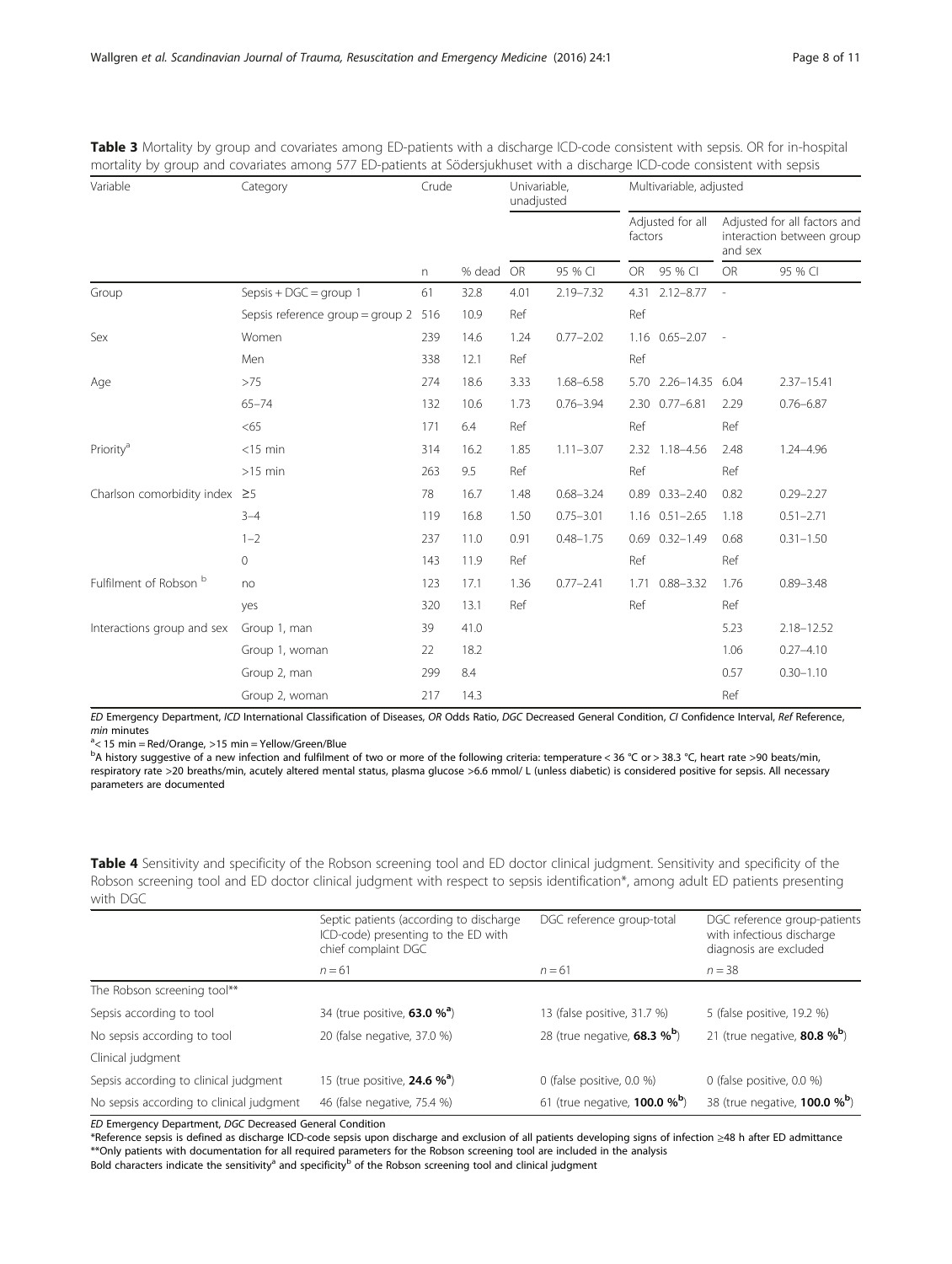Singer et al. recently evaluated an ED sepsis screening tool [\[22](#page-10-0)], including vital parameters and bedside lactate, the latter traditionally considered a sign of severe sepsis. A sensitivity of 34 % and a specificity of 82 % was reported for this tool. Fulfilment of the infection criteria was based on ED nurse clinical judgment which may, in addition to the lactate criteria, have contributed to a lower sensitivity for that tool.

However, Goerlich et al. reported a sensitivity of 85.7 % and a specificity of 78.4 % for an ED sepsis screening tool based on heart rate, respiratory rate, temperature and a spot check StO2 device [\[23](#page-10-0)]. Sepsis was defined as ED fulfilment of SIRS (Systemic Inflammatory Response Syndrome) criteria along with a source of infection, which differed from the current study where ICD-code sepsis was used. This, in addition to the fact that we assessed patients presenting to the ED with chief complaint DGC, may explain the difference in accuracy.

The high proportion of patients in the DGC reference group suffering from infections and sepsis, but not discharged with ICD-codes consistent with sepsis, could decrease the specificity of the tool in our study. It was apparent on manual chart review that patients in the DCG reference group sometimes fulfilled sepsis criteria. However, we adjusted for this by performing a separate sub analysis excluding patients with discharge ICD-codes consistent with infection from the DGC reference group. This led to an increased specificity of the tool (see Table [4](#page-7-0)).

#### Clinical judgment of sepsis by ED doctor

The sensitivity of ED doctor clinical judgment in the current study exceeded that of EMS providers in our previous study [\[17](#page-10-0)] (24.6 vs. 11.9 %). The latter could reflect a better knowledge of sepsis presentation among ED doctors but also an increased access to laboratory results. However, the results indicate that only one fourth of the septic patients presenting to the ED with the chief complaint DGC were identified as septic by ED doctors, according to chart review. Septic patients presenting with ED chief complaint DGC had less deviation of temperature compared with the sepsis reference group, and sepsis identification has previously been shown to be associated with high temperature upon ED arrival [[24\]](#page-10-0). Furthermore, when collecting data, it was often apparent in the notes that the ED doctor suspected sepsis more frequently than was explicitly expressed, e.g., the ED doctors could order antibiotics recommended for severe sepsis without literally stating the suspicion thereof. Hence, lack of documentation of suspected sepsis in ED records may have contributed to the low sensitivity of clinical judgment in the current study. The specificity of ED doctor clinical judgment was 100 % which may

reflect that the ED doctor clinical judgment strongly affects what diagnosis the patient receives upon discharge from hospital.

# The study groups

Some differences were identified between the study groups. The frequency of alcohol overconsumption was significantly higher among septic patients presenting with ED chief complaint DGC compared with the sepsis reference group (see Table [1\)](#page-4-0). This may indicate a decreased host response to sepsis following alcohol abuse.

Altered mental status was twice as common among septic patients presenting with ED chief complaint DGC as compared with the sepsis reference group. This may reflect that altered mental status can be the only sign of incipient sepsis and is also a criterion for severe sepsis, hence important to identify.

Surprisingly, the comorbidity score between the above mentioned groups did not differ.

## Limitations and future research

There are several limitations to this study.

First, the retrospective study design is associated with missing data.

Furthermore, defining clinical judgment by ED doctor as documentation of suspected sepsis may lead to an underestimate of the true rate of suspected sepsis, hence an overestimate of the performance of the screening tool. This problem may be solved using a prospective study design.

Moreover, the high proportion of patients with infection-related conditions within the DGC reference group contributed to a lower specificity of the Robson screening tool. However, we adjusted for this problem by excluding all patients with discharge diagnosis associated to infection in a sub analysis, and the results demonstrated an increased specificity.

In addition, the sepsis reference group consisted of all patients discharged with an ICD-code consistent with sepsis, but with chief complaints other than DGC upon ED arrival. Hence, within the sepsis reference group it is possible that other non-specific presentations are included, e.g., dizziness. However, we do not expect this to have exaggerated the main results of our study, but rather would have reduced the observed differences of time to treatment and mortality between the septic reference group and the septic group presenting with DGC.

The study sample was included on the basis of discharge ICD-code, a method used also in other studies [[1,](#page-9-0) [25](#page-10-0)]. ICD codes have been shown to underestimate the number of septic patients [[26\]](#page-10-0). However, the current study aims to compare time to antibiotics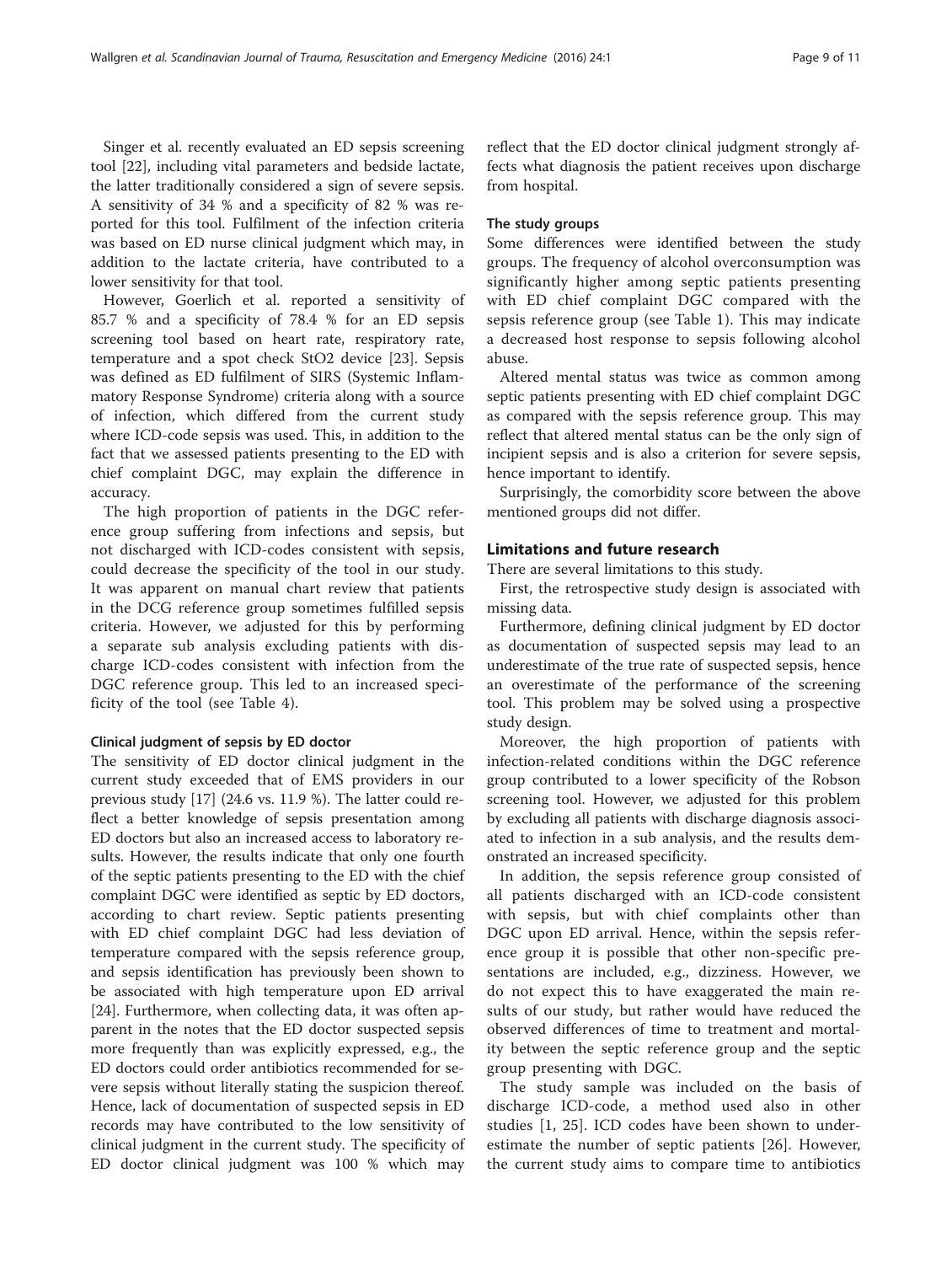<span id="page-9-0"></span>and mortality between two patient groups representing different presentations of sepsis. In this context the comparison between the groups is important and the absolute inclusion of all potential septic patients is expected to be less so.

Furthermore, the allocation to a specific chief complaint according to triage categories could possibly have been arbitrary in some cases. However, this reflects the real life in the ED setting where there is limited time and interpersonal experience may vary.

The Robson screening tool was created for use in the pre-hospital rather than the ED setting. However, the initial ED care is similar to the pre-hospital situation as clinical assessment is often based on bedside diagnostics.

The confidence interval for in-hospital mortality was wide, indicating a low precision of the point estimate and that the sample size was small. However, the patient sample reflects that of a large ED over one year.

Finally, this is a single centre study in an urban setting which may limit the generalizability of our results. However, the study hospital is one of the largest EDs of northern Europe, admitting patients both from the city centre of Stockholm as well as from rural areas. Hence, the results are most likely generalizable to other ED populations.

#### A future screening tool

Rather than advocating that the Robson screening tool is the ultimate tool, we have interpreted the results so that they support the use of a screening tool. Conversely, the ultimate screening tool remains to be designed. An appropriate ED screening tool for sepsis could be incorporated into the current ED triage system and thus serve as support for clinical decision making. Increased ED identification of sepsis may lead not only to shorter times to antibiotic treatment, but may also enable fluid resuscitation. We believe that these factors together, could improve outcome for septic patients presenting with non-specific ED chief complaints such as DGC.

#### Conclusions

Septic patients presenting with ED chief complaint DGC had a less favourable outcome, measured as longer time to antibiotics and higher in-hospital mortality, as compared with septic patients with other ED chief complaints. Our results indicate that implementation of a screening tool may increase the identification of sepsis among patients with non-specific presentations, enabling timely treatment of these patients.

#### Abbreviations

+LR: Positive Likelihood Ratio; ADAPT: Adaptive Process Triage; DGC: decreased general condition; ED: Emergency Department; HCAI: Health Care Associated Infection; ICD: International Classification of Diseases; IQR: Interquartile Range; –LR: Negative Likelihood Ratio; NPV: Negative Predictive Value; OR: Odds Ratio; PPV: Positive Predictive Value; SIRS: Systemic Inflammatory Response Syndrome; SPSS: Statistical Package for the Social Sciences.

#### Competing interests

The authors declare that they have no competing interests.

#### Authors' contributions

UW is responsible for the literature search, data acquisition, analysis and interpretation of the data and the writing of the manuscript. VA contributed to data acquisition and drafting of the manuscript. MC has contributed to the critical revision of the manuscript for important intellectual content. LK has contributed to the study concept and design, to the interpretation of the data, the drafting of the manuscript and to a critical revision of the manuscript for important intellectual content. All authors have read and approved the final manuscript.

#### Acknowledgments

This study was supported by grants from Stockholm city council and the corresponding author was funded by the Section of Emergency Medicine at Södersjukhuset and Fisksätra Vårdcentral (Primary Health Care Center). LK and MC were funded by Karolinska Institutet, Södersjukhuset and VA was a student during his contribution to the study.

Many thanks to Stefan Solbrand for help with the data acquisition and to our statisticians Lina Benson and Hans Pettersson for contributions to the statistical analysis of the current study.

#### Author details

<sup>1</sup> Karolinska Institutet, Department of Clinical Science and Education, Södersjukhuset, Sjukhusbacken 10, SE 118 83 Stockholm, Sweden. <sup>2</sup>Fisksätra Vårdcentral (Primary Health Care Center), Fisksätra torg 20, SE 133 41 Saltsjöbaden, Sweden. <sup>3</sup>Department of Emergency Medicine and Services, Helsinki University Hospital and Helsinki University, Haartmaninkatu 4, PL 340, 00029 HUS Helsinki, Finland. <sup>4</sup>Section of Emergency Medicine, Södersjukhuset, Sjukhusbacken 10, SE 118 83 Stockholm, Sweden.

#### Received: 8 May 2015 Accepted: 22 December 2015 Published online: 06 January 2016

#### References

- 1. Martin GS, Mannino DM, Eaton S, Moss M. The epidemiology of sepsis in the United States from 1979 through 2000. N Engl J Med. 2003;348(16): 1546–54.
- 2. Dombrovskiy VY, Martin AA, Sunderram J, Paz HL. Rapid increase in hospitalization and mortality rates for severe sepsis in the United States: a trend analysis from 1993 to 2003. Crit Care Med. 2007;35(5):1244–50.
- 3. Wenzel RP. Treating sepsis. N Engl J Med. 2002;347(13):966–7.
- 4. Mouncey PR, Osborn TM, Power GS, Harrison DA, Sadique MZ, Grieve RD, et al. Trial of early, goal-directed resuscitation for septic shock. N Engl J Med. 2015;372(14):1301–11.
- 5. Yealy DM, Kellum JA, Huang DT, Barnato AE, Weissfeld LA, Pike F, et al. A randomized trial of protocol-based care for early septic shock. N Engl J Med. 2014;370(18):1683–93.
- 6. Peake SL, Delaney A, Bailey M, Bellomo R, Cameron PA, Cooper DJ, et al. Goal-directed resuscitation for patients with early septic shock. N Engl J Med. 2014;371(16):1496–506.
- 7. Chung SC, Gedeborg R, Nicholas O, James S, Jeppsson A, Wolfe C, et al. Acute myocardial infarction: a comparison of short-term survival in national outcome registries in Sweden and the UK. Lancet. 2014;383(9925):1305–12.
- 8. Rivers E, Nguyen B, Havstad S, Ressler J, Muzzin A, Knoblich B, et al. Early goal-directed therapy in the treatment of severe sepsis and septic shock. N Engl J Med. 2001;345(19):1368–77.
- 9. Kumar A, Roberts D, Wood KE, Light B, Parrillo JE, Sharma S, et al. Duration of hypotension before initiation of effective antimicrobial therapy is the critical determinant of survival in human septic shock. Crit Care Med. 2006; 34(6):1589–96.
- 10. Levy MM. Introduction. In: Ron Daniels TN, editor. ABC of Sepsis. Chichester, West Sussex: Blackwell Publishing Ltd; 2010.
- 11. Wong OF, Ho PL, Lam SK. Retrospective review of clinical presentations, microbiology, and outcomes of patients with psoas abscess. Hong Kong Med J. 2013;19(5):416–23.
- 12. Infektionsläkarföreningen S. Vårdprogram Svår sepsis och septisk chock -tidig identifiering och initial handläggning. 2012.